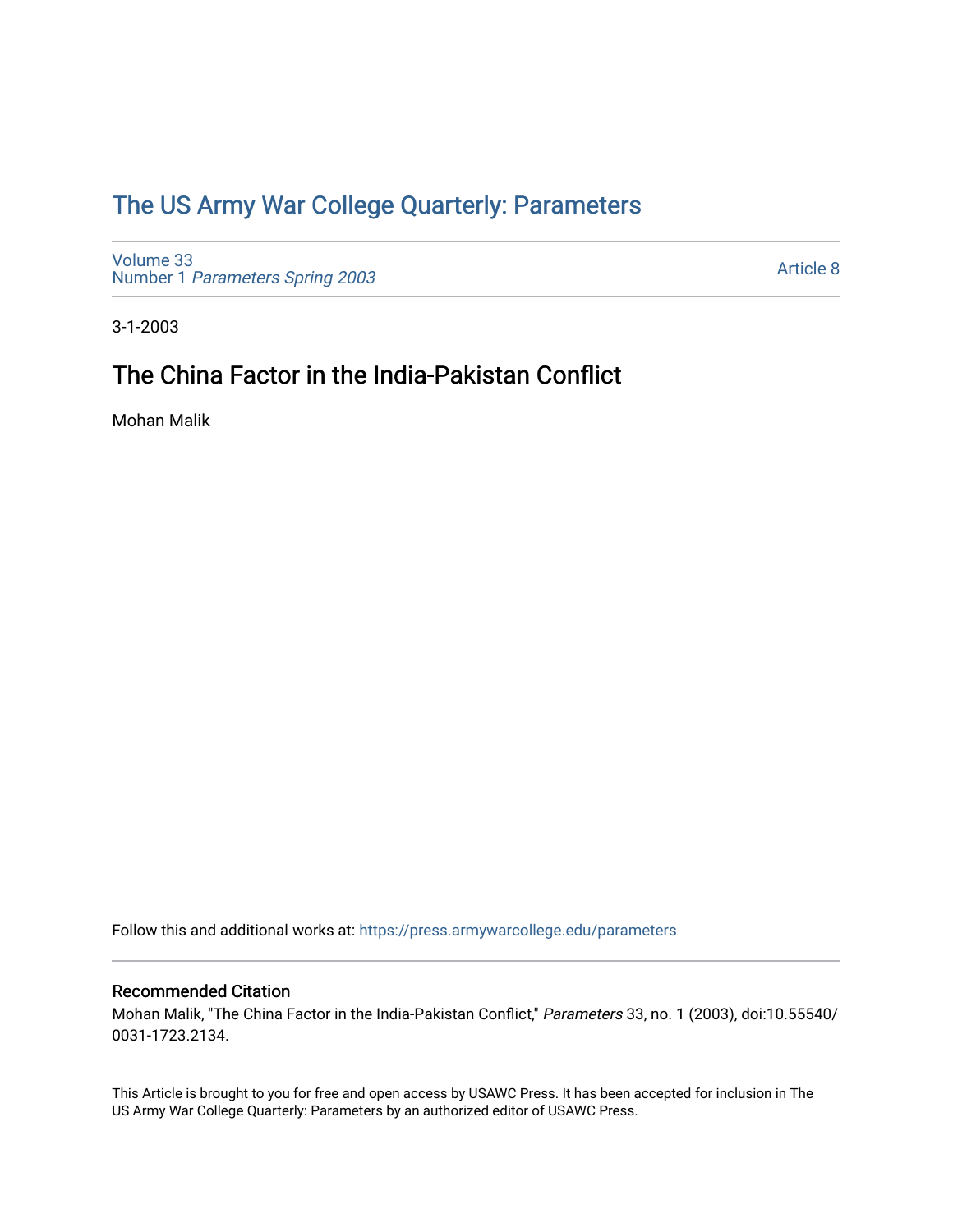# The China Factor in the India-Pakistan Conflict

## MOHAN MALIK

*© 2003 Mohan Malik*

The war clouds in South Asia have receded following high-level US diplo-<br>matic efforts and the withdrawal of tens of thousands of Indian and Pakistani troops along their 1,800-mile border. However, concerns over the outbreak of yet another war between India and Pakistan have not completely disappeared, particularly in view of General Pervez Musharraf's inability and unwillingness to deliver on his promise to permanently stop terrorist incursions into Indianheld Kashmir and India's position that it retains the right to take military action if this promise remains unfulfilled.<sup>1</sup> If Islamabad escalates cross-border infiltrations or if militants launch a series of spectacular attacks, then New Delhi will be forced to respond in some way.<sup>2</sup> Interestingly, India has now appropriated the Bush Administration's doctrine of preemption.

A number of recent developments, such as the emergence of pro-Taliban Islamic parties as the third-largest force in Pakistan's October 2002 parliamentary elections, Islamabad's seemingly halfhearted efforts to tackle the al Qaeda menace, revelations of a Pakistan-North Korea nuclear missile proliferation nexus, and, last but not least, the Indian government's growing disillusionment with Washington's reluctance to get tough with Pakistan for fear of destabilizing the Musharraf regime, suggest that the conditions surrounding the India-Pakistan nuclear standoff are likely to worsen over the next few years.<sup>3</sup> The two nucleararmed countries also have embarked upon an arms-buying spree, preparing themselves for the next war.

The recent India-Pakistan crisis has highlighted again the long shadow that Asia's rising superpower, China, casts on the Indian subcontinent, especially during times of heightened tensions. Though the roots of the India-Pakistan animosity are deep-seated in religion, history, and the politics of revenge—and thus predate India-China hostility—China's strategists recognize the enduring nature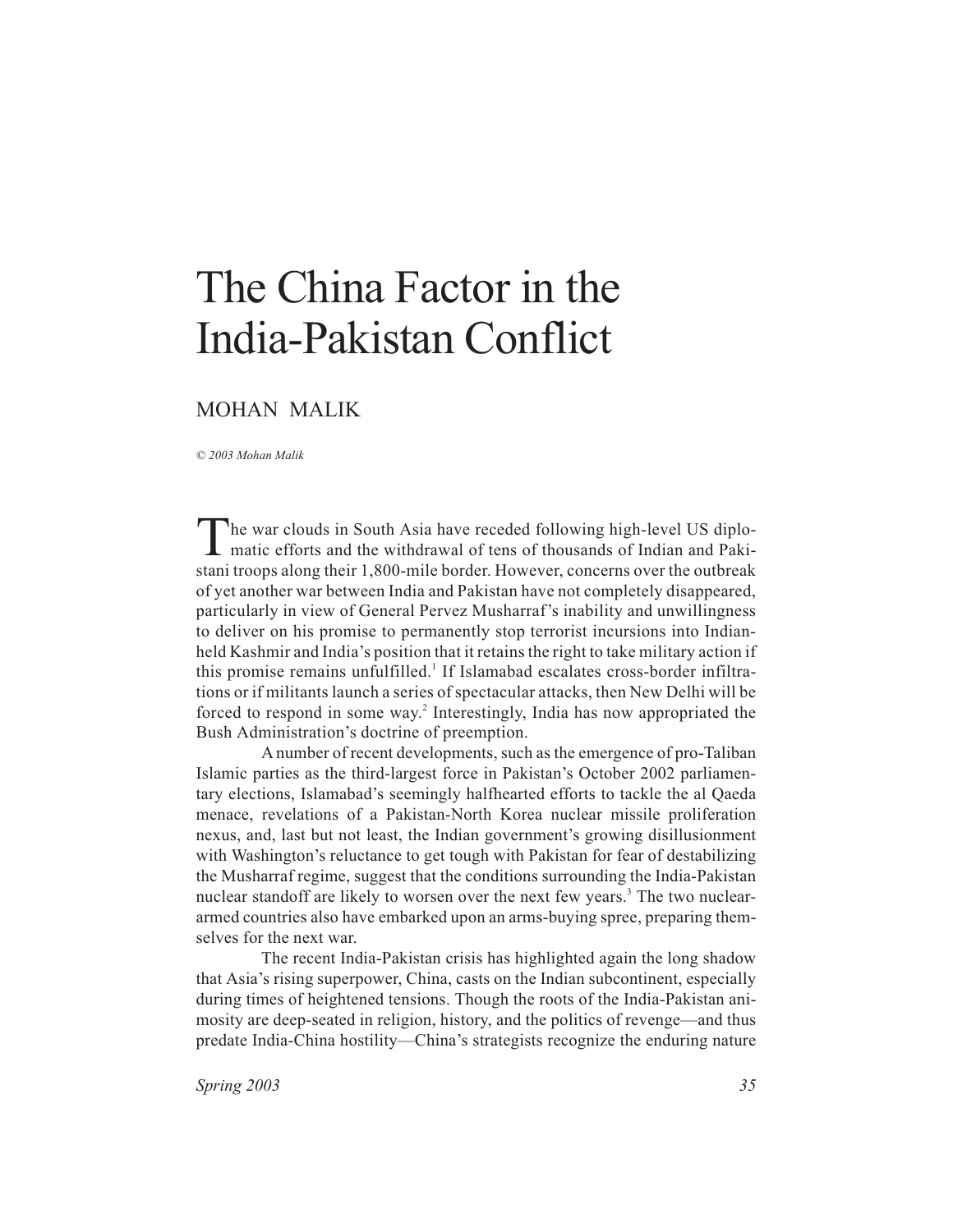of the India-Pakistan enmity and exploit it to Beijing's advantage. In fact, Beijing has long been the most important player in the India-Pakistan-China triangular relationship. Since the Sino-Indian border war of 1962, China has aligned itself with Pakistan and made heavy strategic and economic investments in that country to keep the common enemy, India, under strategic pressure. Interestingly, China's attempts to improve ties with India since the early 1990s have been accompanied by parallel efforts to bolster the Pakistani military's nuclear and conventional capabilities vis-à-vis India. It was the provision of a Chinese nuclear and missile shield to Pakistan during the late 1980s and 1990s that emboldened Islamabad to wage a "proxy war" in Kashmir without fear of Indian retaliation.<sup>4</sup>

While a certain degree of tension in Kashmir and Pakistan's ability to pin down Indian armed forces on its western frontiers are seen as enhancing China's sense of security, neither an all-out India-Pakistan war nor Pakistan's collapse would serve Beijing's grand strategic objectives. Concerned over the implications of an all-out war on China's southwestern borders since the 11 September 2001 attacks on the United States, Beijing has been keeping a close watch on the fastchanging situation and has taken several diplomatic-military measures to safeguard its broader geostrategic interests in Asia. Since most war-gaming exercises on the next India-Pakistan war end either in a nuclear exchange or in a Chinese military intervention to prevent the collapse of Beijing's closest ally in Asia, this article examines China's response to the recent India-Pakistan crisis and China's likely response in the event of another war on the Indian subcontinent.

## *Beijing's Response to India-Pakistan Tensions after 9/11*

Since the late 1990s, China had become increasingly concerned over the gradual shift in the regional balance of power in South Asia, driven by the steady rise of India coupled with the growing US-India entente and the talk of "India as a counterweight to China" in Washington's policy circles, and by Pakistan's gradual descent into the ranks of failed states.<sup>5</sup> Since the end of the Cold War, a politically dysfunctional and economically bankrupt Pakistan's flirtation with Islamic extremism and terrorism, coupled with its nuclear and missile programs, had alienated Washington. However, the 11 September 2001 attacks changed all that. Pakistan saw an opportunity to revive its past close relations with the United States, shed its near pariah status, and enhance its economic and strategic position vis-à-vis

Dr. Mohan Malik is Professor of Security Studies at the Asia-Pacific Center for Security Studies, Honolulu, Hawaii. He previously taught at Deakin University in Australia, where he was director of the postgraduate defense studies program. He obtained his Ph.D. in international relations from the Australian National University, M.Phil. in Chinese studies from Delhi University, and an advanced diploma in the Chinese language from Beijing University. He has lectured and published widely on Asia-Pacific security issues. As with all *Parameters* articles, the views expressed are those of the author and do not necessarily reflect the position of any agency of the US government.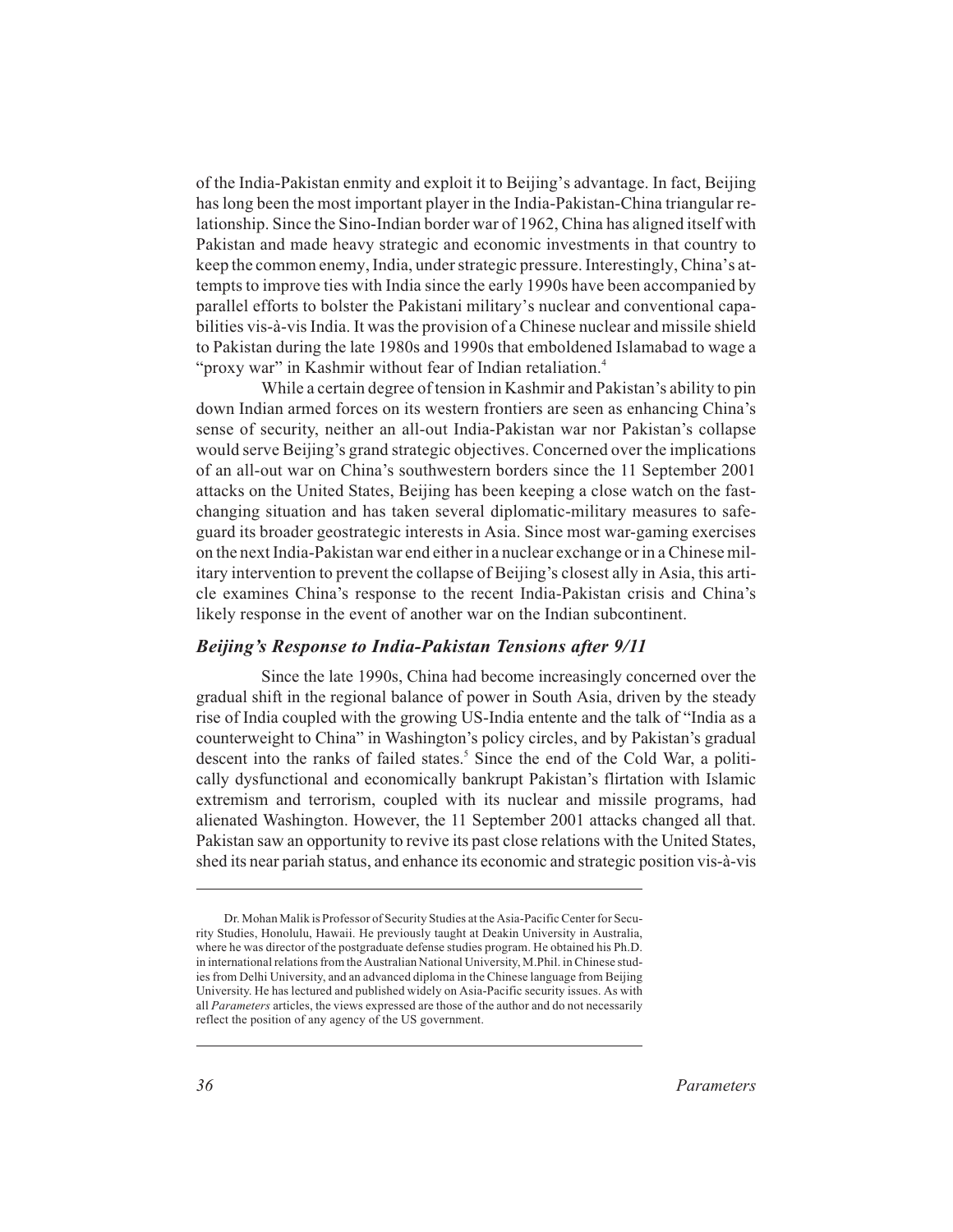India by instantaneously becoming a "frontline state" in the international coalition fighting global terrorism. In return, Washington lifted sanctions and agreed to provide Pakistan with billions of dollars in aid and debt rescheduling. From Washington's perspective, courting Musharraf made geopolitical sense because the Pakistani military not only knew a great deal about the Taliban, Osama bin Laden, and al Qaeda, but also because any US military operation against Afghanistan could not be successful without the bases, logistics, personnel, and airspace in neighboring Pakistan. In Beijing, as a result, there were great expectations of a sharp downturn in US-India relations, because in many ways what happens on the Indian subcontinent is unavoidably a zero-sum game and Pakistan's new relationship with the United States did affect India negatively.<sup>6</sup>

However, tensions between South Asia's nuclear-armed rivals rose sharply after the terrorist attacks at the Kashmir Assembly in October 2001 and the Indian Parliament on 13 December 2001. The attack on the Indian Parliament triggered a major deployment of Indian troops along the border with Pakistan, with Islamabad responding in kind. New Delhi warned of retaliatory, punitive military strikes against terrorist camps inside Pakistani-controlled Kashmir. Although the Chinese Foreign Ministry spokesperson condemned these attacks, Chinese leaders and South Asia watchers were much more circumspect and ambivalent while lauding Pakistan's contribution to the war against terrorism. A South Asia specialist from China's National Defense University, Wang Baofu, noted with satisfaction that under the new circumstances, "The United States, considering its own security interests, readjusted its policies toward South Asian countries and started paying more attention to the important role of Pakistan in the anti-terrorism war, therefore arousing the vigilance and jealousy of India." Wang criticized India for "defin[ing] resistance activities in Kashmir as terrorism by taking advantage of the US anti-terrorism war in Afghanistan, thus putting more pressure on Pakistan through the United States," and praised General Musharraf for his "clear-cut attitude toward fighting against international terrorism."<sup>7</sup> Such a stance was not unexpected. For almost a decade, China had rejected India's proposal to issue a joint declaration against terrorism lest it be interpreted as a condemnation of Pakistan.<sup>8</sup>

Pakistan President General Musharraf made three trips to Beijing in less than a year (in December 2001, January 2002, and August 2002) for urgent security consultations with President Jiang Zemin and Premier Zhu Rongji and reportedly obtained "firm assurances of support in the event of a war" with India. At the time of heightened tensions in mid-January 2002, General Zhang Wannian, Vice-Chairman of China's Central Military Commission, met with General Muhammad Aziz Khan, Chairman of Pakistan's Joint Chiefs of the Staff Committee, and was quoted as telling Khan: "For many years the militaries of our two nations have maintained exchanges and cooperation at the highest and all levels and in every field. This fully embodies the all-weather friendship our nations maintain."<sup>9</sup> Zhang's reference to "cooperation . . . in every field" (meaning the nuclear and missile fields) was a thinly veiled warning to India to back off. Later, Beijing matched words with deeds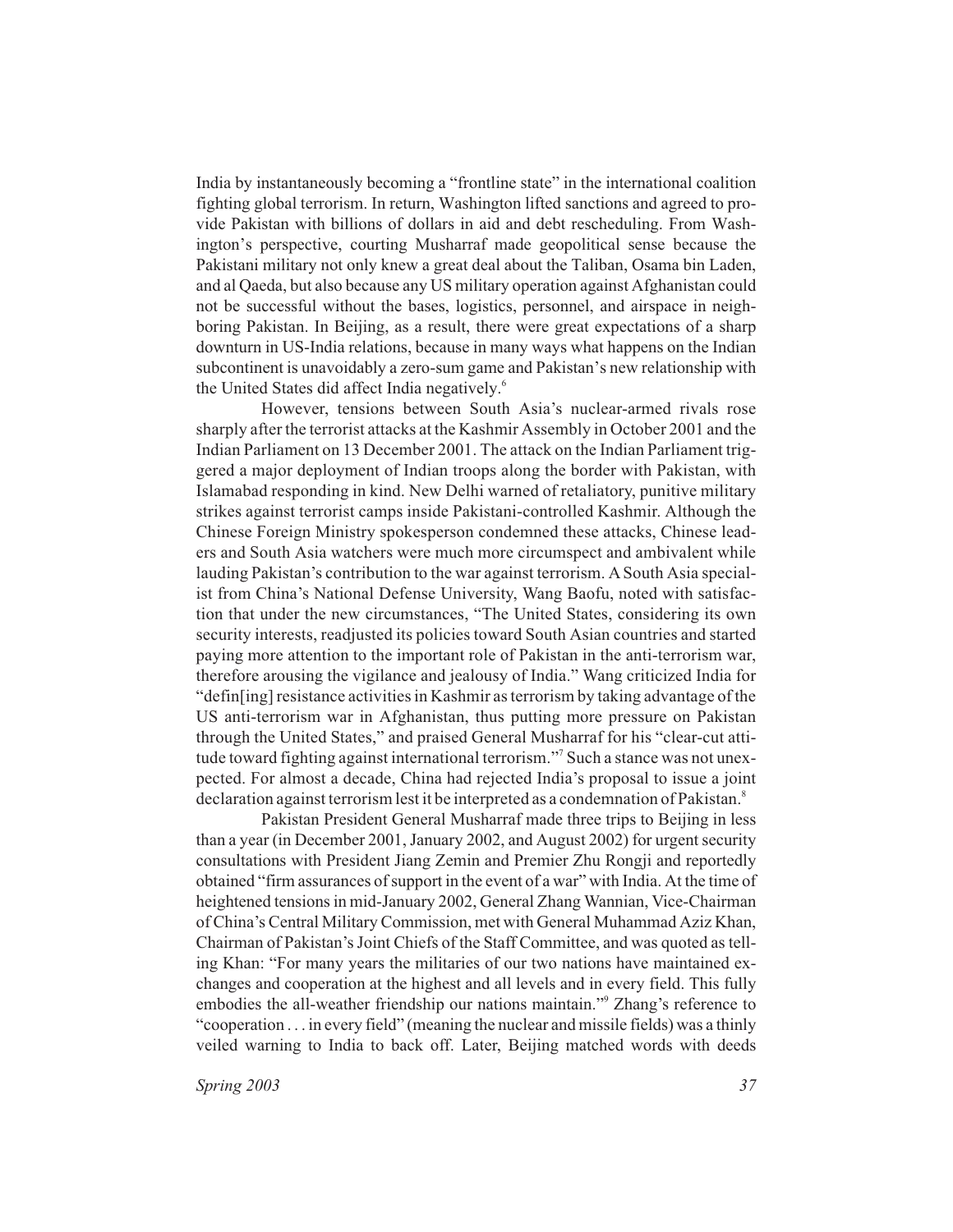## *"India has now appropriated the Bush Administration's doctrine of preemption."*

by rushing two dozen F-7 jet fighters, nuclear and missile components, and other weapon systems to shore up Pakistani defenses in the tense border face-off. A secret "futuristic arms development cooperation" agreement was signed during General Musharraf's five-day visit to China in December 2001 to construct, among other weapons, an all-solid-fuel Shaheen III missile with a range of 3,500-4,000 kilometers to target all major Indian cities.<sup>10</sup> The People's Liberation Army (PLA) troops from the Military Regions of Chengdu and Lanzhou and their respective subdivisions, the Xizang (Tibet) and Wulumuqi (Urumqi), along China's southern borders, were also put on alert in January to test their war preparedness should the conflict in the Indian subcontinent spill over onto Chinese soil.

The Chinese leaders had reportedly conveyed the following message to Musharraf: "China hopes Pakistan will not initiate any assault. Pakistan should not get involved in wars and instead focus on economic construction. However, if a war does break out between India and Pakistan, Beijing will firmly stand on the side of Islamabad."11 Soon thereafter, President Musharraf in a televised speech on 12 January 2002 announced a crackdown on extremist organizations waging jihad from Pakistani territory, and as a result, Indo-Pakistani tensions somewhat subsided. The Chinese media claimed some credit for "mediating" between the two sub-continental rivals despite the Indian government's aversion to the dreaded "m" word: "Mediated by the United States, China, Britain, and Russia, leaders of India and Pakistan recently expressed their desire to try to control the tense situation."<sup>12</sup> Interestingly, this stance contradicted then Indian Foreign Minister Jaswant Singh's statement during Premier Zhu's visit to New Delhi in January 2002 that "China has neither any intention, nor shall it play any mediatory role between India and Pakistan."13 Not only that, the Chinese Foreign Minister also succeeded in persuading his Russian counterpart to issue a "Joint Declaration on the India-Pakistan Situation," signaling to New Delhi that, for the first time, Beijing and Moscow had a unified stand on the dispute. In concrete policy terms, it meant that New Delhi could no longer count on the Russian veto in the UN Security Council in the event of a war.

Then came the 14 May 2002 terrorist attack on a military base in Jammu that killed 34 people, mostly women and children, once again escalating tensions along the border where more than one million troops backed by heavy armor, warplanes, and missiles were deployed. There was renewed tough talk of war, including nuclear war, on both sides of the border. Beijing called for restraint from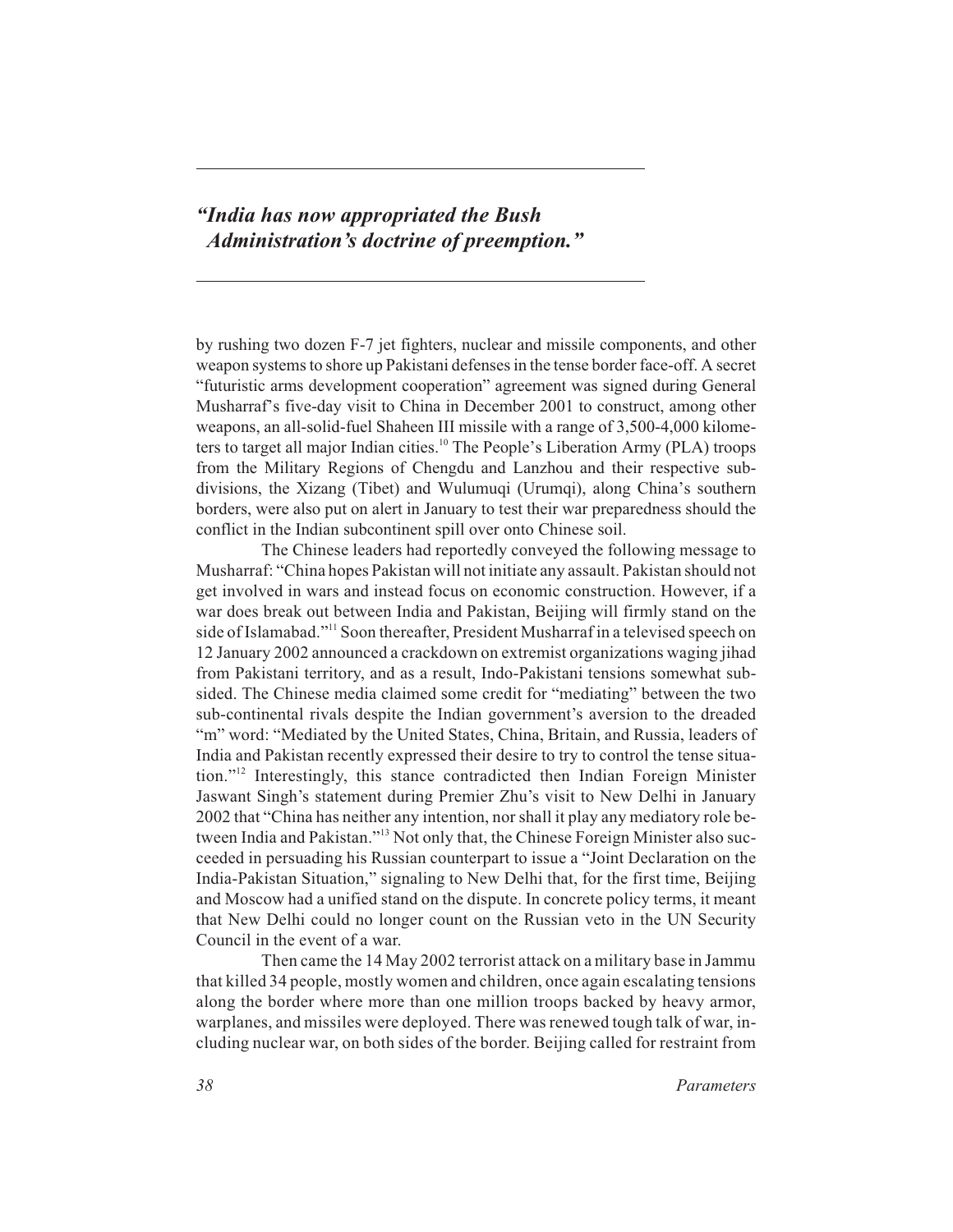both India and Pakistan and emphasized the need for peaceful dialogue to settle outstanding disputes. Chinese Defense Minister Chi Haotian also urged both countries to desist from a military conflict and not to threaten each other with nuclear weapons. Describing the US diplomatic moves (i.e., the dispatch of Deputy Secretary of State Richard Armitage and Defense Secretary Donald Rumsfeld in early June 2002) to defuse the India-Pakistan military stand-off as "too little too late," the state-run media accused Washington of showing "no genuine desire to resolve the Kashmir issue."<sup>14</sup> It noted that Washington had clearly not taken the tensions very seriously when it went on with a ten-day joint military maneuver with India on 16-26 May 2002, thereby implying that the Indo-US joint military exercise had emboldened India to up the ante against Pakistan.<sup>15</sup>

On 15 May, a Chinese official accompanying Foreign Minister Tang Jiaxuan during his visit to Islamabad told Pakistani journalists that China would back Pakistan in any conflict with India. Concerned over the "one-sided nature of public appeals" from Washington, Moscow, London, Paris, and Tokyo to General Musharraf to halt "cross-border terrorism" into Indian Kashmir, Chinese Foreign Minister Tang Jiaxuan told US Secretary of State Colin Powell on 27 May 2002 that "the international community should encourage direct dialogue between India and Pakistan in a more balanced and fair manner, which is the most effective way to lead South Asia towards peace and stability."16 Apparently, the growing threat of nuclear war and the prospect of Pakistani nuclear weapons falling into the hands of Islamic terrorists have made Washington lean heavily on Islamabad. In contrast, Beijing repeatedly asked New Delhi to do more to end the military stand-off while publicly calling for restraint by both sides and claiming to be even-handed. China continued to covertly side with its long-term ally, however, and is providing military wherewithal to Pakistan.

Meanwhile, in yet another television address on 27 May, Musharraf pledged that all militant infiltration across the Line of Control (LoC) would end, and he announced the banning of Lashkar-e-Toiba, the Jaish-e-Mohammad, and the Harkat-ul-Mujahideen—the three "*jihadi*" outfits at the forefront of terrorist activity in Indian Kashmir. From New Delhi's perspective, India's military deployment had succeeded in bringing the international focus on Pakistan as the home of pan-Islamic *jihadis* after the war in Afghanistan.

At the Conference on Interaction and Confidence Building Measures in Asia held in Kazakhstan in early June 2002, Chinese President Jiang Zemin pressed Indian Prime Minister Vajpayee to enter into direct talks with Pakistani President Musharraf to prevent the Kashmir conflict from exploding into a full-scale war. But the Indian government was so irked over Musharraf's playing of "the China card" that Vajpayee refused to budge. Later, in an interview with *The Washington Post*, the Indian Prime Minister complained that he saw "no basic change in China's policy. China continues to help Pakistan acquire weapons and equipment."17 In an article titled "Beijing as Guarantor of Pakistan's Security," a Russian weekly, *Nezavisimoye Voyennoye Obozreniye* (Independent Mil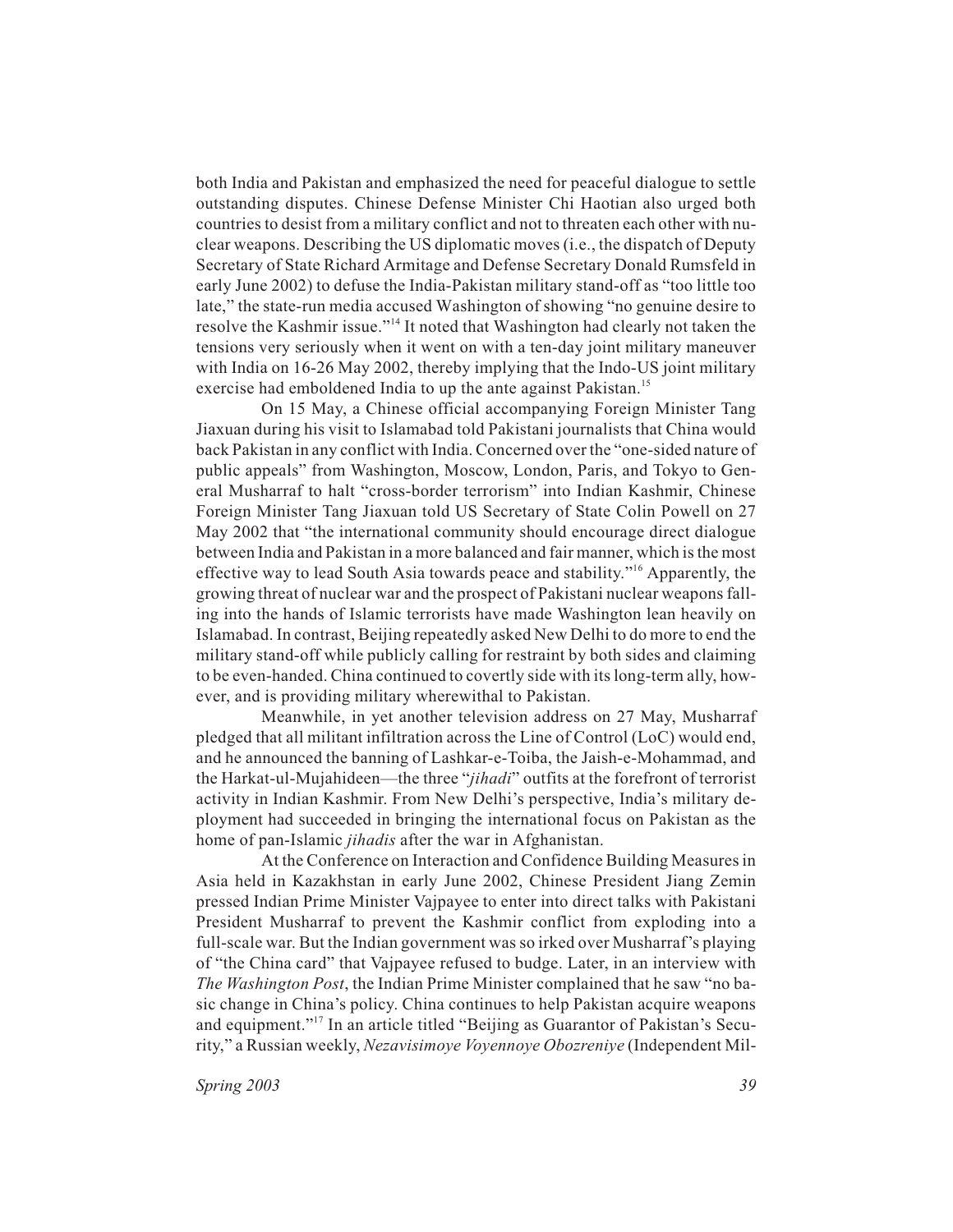itary Review), had reported that new security commitments have indeed been made to Pakistan by China since 9/11.<sup>18</sup> New Delhi expressed its displeasure with Beijing by postponing scheduled visits by Indian Army Chief Padmanabhan and Prime Minister Vajpayee to China in October and November 2002.

## *The Nuclear Connection*

There were other grounds for the cooling of relations between Beijing and New Delhi. In his testimony before the US Senate governmental affairs subcommittee in early June 2002, the Assistant Secretary of State for Nonproliferation, John S. Wolf, revealed that "China recently provided Islamabad with missile-related technologies, which include dual-use missile-related items, raw materials, and other accessories essential for missile manufacturing."19 In a sense, China's nuclear and missile assistance to a volatile Pakistan over the last two decades has now created the risk of a conventional conflict swiftly escalating into nuclear war. Beijing has not only provided Islamabad with nuclear bombs, uranium, and plants (all three Pakistani nuclear plants—Kahuta, Khushab, and Chasma have been built with Chinese assistance) but also their delivery systems: readyto-launch M-9 (Ghaznavi/Hatf), M-11 (Shaheen), and a number of Dong Feng 21 (Ghauri) ballistic missiles.<sup>20</sup> This cooperation has continued despite Beijing's growing concerns over the "Talibanization" of the Pakistani state and society. When Islamabad carried out a series of missile tests amidst heightened tensions apparently to warn New Delhi to back off, the Indian government drew the international community's attention to the Pakistani missiles' China connection. "We are not impressed by these missile antics, particularly when all that is demonstrated is borrowed or imported ability. . . . The technology used in the missiles is not their own but clandestinely acquired from other countries," said a spokesperson of the Indian External Affairs Ministry.<sup>21</sup>

Pakistan's test of its nuclear-capable, medium-range, Shaheen ballistic missile in early October 2002, just days before the parliamentary elections, once again provoked India to level accusations of missile technology proliferation by China. India's outspoken Defense Minister, George Fernandes, long a critic of China, said that Pakistan's military had always depended on support from China ever since it was carved out as a homeland for South Asia's Muslims in 1947 following decolonization of British India. "Everyone knows what Pakistan will be without China. Its ego is boosted purely by the support it gets from China," Fernandes said at a party convention in Mumbai.<sup>22</sup> Earlier, when India weaponized its nuclear capability through a series of tests in May 1998, Fernandes had described "China [as] the mother of Pakistan's nuclear bomb" and claimed that India's aim was to counter China's capability rather than Pakistan's, drawing protests from Beijing. When Pakistan came in the firing line following revelations in the US media about the missiles-for-nukes barter deal with North Korea, New Delhi argued that blame should also be put on China for making Pakistan a nuclear weapons state. $^{23}$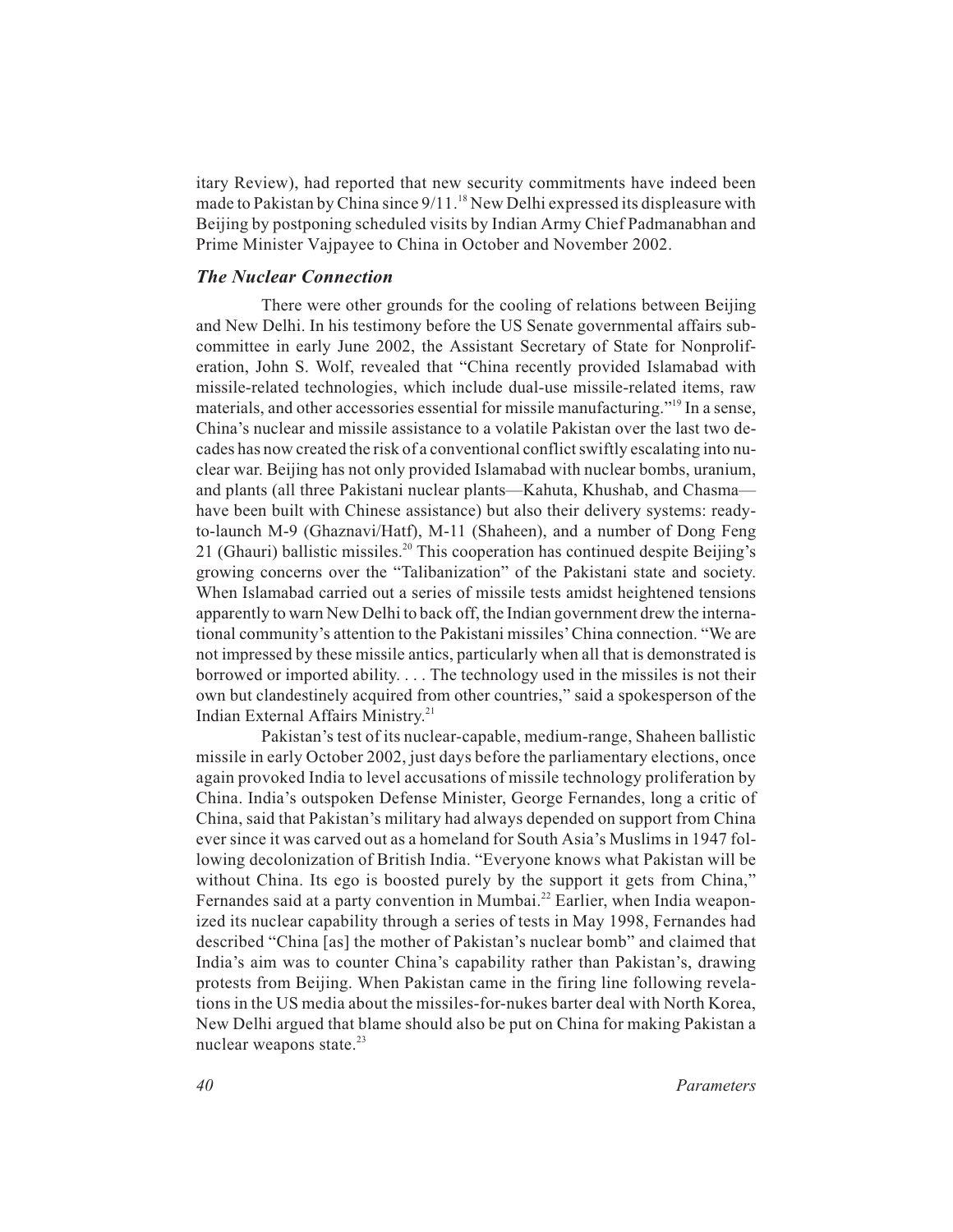*"China does not want to see India increasing its power, stature, and profile regionally or internationally."*

For New Delhi, Beijing's military alliance with Islamabad remains a sore point because the Sino-Pakistani nuclear nexus has introduced a new element of uncertainty and complexity in sub-continental strategic equations. While the attention of world leaders and the media has been focused on the nightmarish scenario of a nuclear Armageddon in South Asia and large-scale mutual assured destruction leading to the deaths of 12 to 30 million people, strategic circles in Islamabad and New Delhi have been discussing the pros and cons of a short, limited nuclear war in Kashmir. Media reports based on intelligence leaks have revealed the forward deployment by the Pakistani military of low-yield (five kilotons or less) tactical nuclear weapons  $(TNWs)$ .<sup>24</sup> Such small battlefield nuclear weapons have a one-mile destruction radius and could be used effectively against large troop concentrations and advancing tank formations along the LoC in Kashmir.

The Pakistanis seem to have taken a page out of China's book on tactical nuclear warfighting capability. Just as persistent Sino-Soviet disputes and the Soviet Union's conventional military superiority during the 1970s and 1980s gave China strong incentives to develop and deploy TNWs, the decade-long India-Pakistan border tensions and India's conventional superiority may have added momentum to Islamabad's efforts to deploy TNWs. Most of Pakistan's missiles acquired from China, such as the M-9, are short-range, solid-fueled, mobile, nuclear-capable missiles and can be used in a tactical mode.<sup>25</sup> Asked to comment on reports that Pakistan has acquired TNWs, the Deputy Chief of the Indian Army, Lieutenant General Raj Kadyan, was quoted as saying that the "Indian Army has trained itself to cope with a tactical nuclear strike in the battlefield."<sup>26</sup> Tactical nukes can be launched over an unpopulated area from field artillery guns or aircraft to halt an enemy advance or in an effort to intimidate a numerically stronger enemy. Since the damage is localized or confined to a certain area, the danger of affecting the civilian population is greatly reduced as compared to a strategic nuclear weapon of the Hiroshima kind and therefore need not evoke massive retaliation by enemy forces. The mountainous terrain in Kashmir provides the perfect setting for their use.

In addition to the United States and Russia, only China is believed to have a large stockpile of about 120 TNWs or "baby nukes." Some of these were apparently delivered to Pakistan following the visit of PLA Deputy Chief and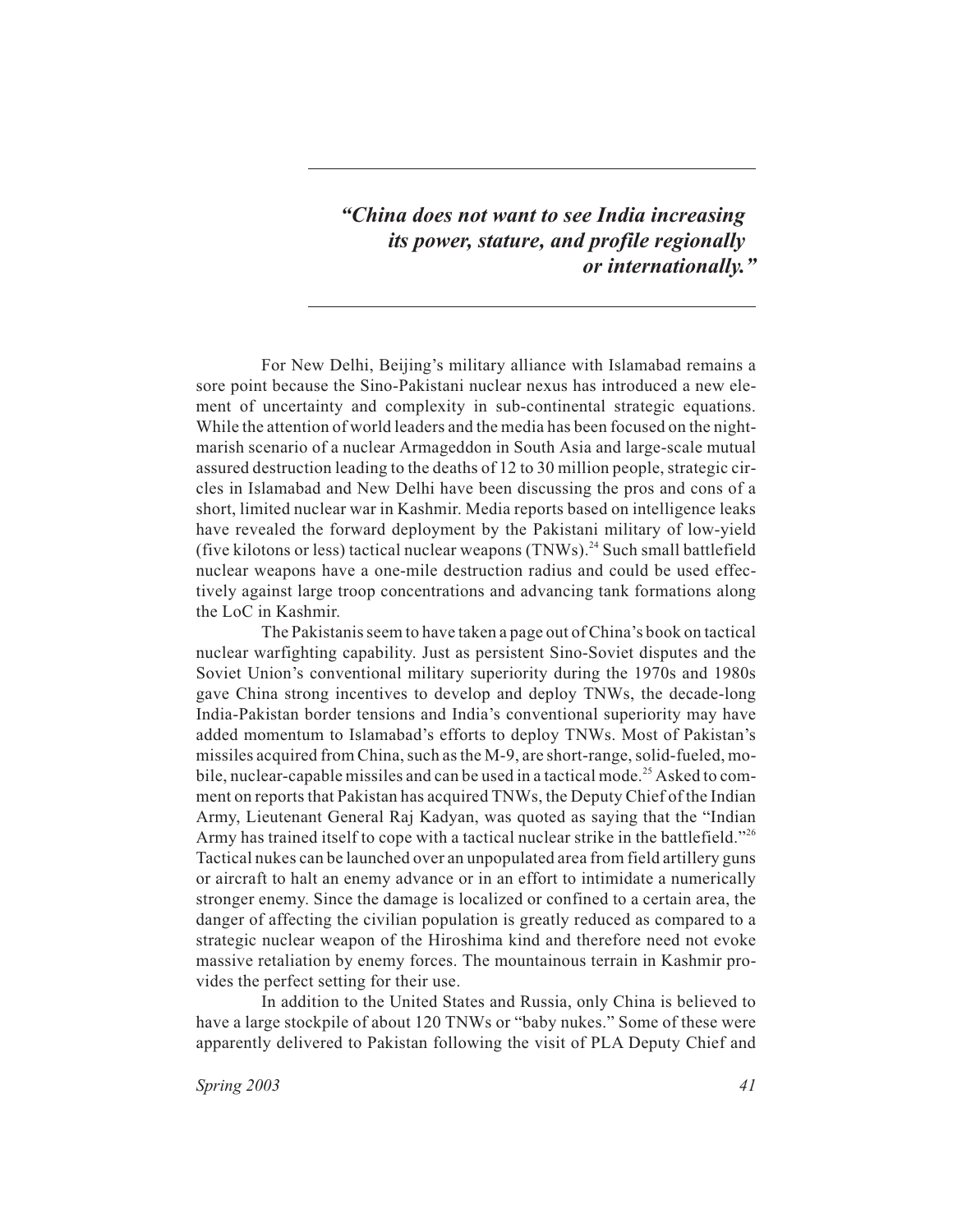military intelligence boss General Xiong Guangkai (arguably China's most important military figure and the man who calls Pakistan "China's Israel") to Islamabad in early March 2002.<sup>27</sup> If the reports of China's transfer of TNWs to Pakistan are indeed true, the question then is: Would India, which does not possess TNWs but has strategic nuclear weapons in abundance, keep a nuclear conflict limited or escalate it to the strategic level and respond with massive retaliation? Though New Delhi has long maintained that even a tactical nuclear strike on its forces would be treated as a nuclear first strike, and would invite massive retaliation, some Pakistani generals believe that a tactical strike would circumvent retaliation from India, since such an attack on an advancing tank regiment or infantry battalion (in contrast to a strategic strike killing millions of civilians), would not be provocation enough for all-out retaliation. They contend that the many layers of bureaucracy surrounding India's nuclear capability, the strength of world public opinion, and the fact that strategic command remains in civilian hands places severe doubts on India's willingness and ability to retaliate with a massive nuclear strike against an opponent, particularly in the face of only a limited tactical strike from Pakistan.

Some analysts attribute the recent lessening of tensions to the belated recognition in India's strategic circles that New Delhi cannot afford to dismiss Pakistan's repeated threats of using nuclear weapons as "mere posturing" or "bluffing" on Islamabad's part. They point to the Pakistani military's strong aversion to fighting a 1965- or 1971-type conventional war with India and offer this as the rationale behind Islamabad's decision to pull back from the brink on several occasions in recent history (in 1987, 1990, 1999, and 2002). Others believe that the tendency of Indian strategic planners to discount the threat of nuclear escalation may well be based on some fundamentally erroneous assumptions:<sup>28</sup>

- That the United States cannot allow Pakistan to be the first Islamic country to use nuclear weapons to settle a territorial dispute, as it would mean the end of the global nonproliferation regime and encourage other countries to go nuclear to settle their territorial disputes as well.
- That the presence of US forces in Pakistan will be a constraining factor.
- That the international community (the United States, United Kingdom, China, or the United Nations) will intervene in time to prevent such a catastrophe.
- And that India can count on American and Israeli military support to seize or take out Pakistan's nuclear and missile infrastructure.

These assumptions do not seem to be based on cold, clear-headed calculations of the strategic interests and influence of major powers (especially the United States and China) and may well be a sign of wishful thinking on India's part.<sup>29</sup> It is worth noting that new strategic and geopolitical realities emerging in Asia since 9/11 have put a question mark over Beijing's older certainties, assumptions, and beliefs.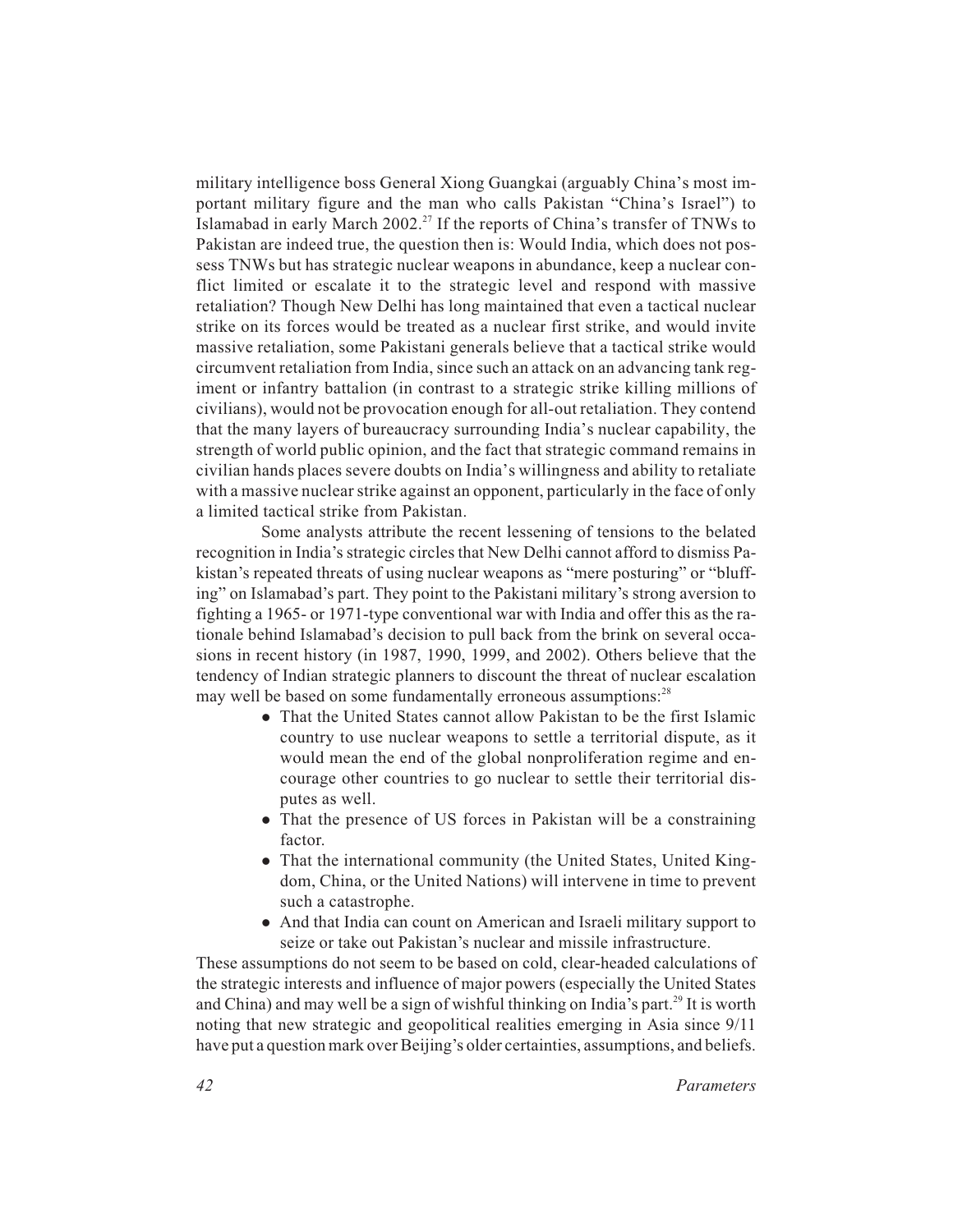## *China's Concerns*

Much to Jiang and his Politburo's chagrin, the US-led war on terrorism has developed in ways that could not have been foreseen, with potentially disastrous consequences for China's core strategic interests. A major unintended (and unsettling, from Beijing's standpoint) consequence has been not only to checkmate and roll back China's recent strategic expansion moves in Central, South, and Southeast Asia, thereby severely constricting the strategic latitude that China has enjoyed since the Cold War, but also to tilt the regional balance of power decisively in Washington's favor within a short period. The supposedly brief Unipolar moment in history seems to have turned into a long-lasting Imperial moment—a Pax Americana *par excellence*. More important, recent developments show how tenuous Chinese power remains when compared to that of the United States.<sup>30</sup>

The fast-changing strategic scene not only undercuts Chinese ambitions to expand Beijing's power and influence in Asia, but also hems in the one country in the world with the most demonstrable capacity to act independently of the United States. Not surprisingly, the beginning of 2002 saw Chinese leaders and generals shedding their earlier inhibitions about publicly expressing concern over the growing "southern discomfort"—that is, ever-expanding US military power and presence in southern Asia after 9/11. China's Chief of the General Staff Fu Quanyou warned the United States against using the war on terrorism to dominate global affairs by saying "counter-terrorism should not be used to practice hegemony."31 On an official visit in April 2002 in Iran, Jiang Zemin openly repudiated the US stance against the Iranian and Iraqi regimes, saying, "Our opinion [on terrorism] is not the same as the United States." In Germany, he told the *Welt am Sonntag*: "We all want to fight terrorism. But the states involved in the fight against terror each have their own specific viewpoint." $32$ 

China's initial optimism that new Sino-US-Pakistan triangular cooperation in the aftermath of 11 September 2001 would wean Washington away from New Delhi turned out to be wishful thinking as Bush Administration officials went out of their way to assure India that America's intensifying alliance with Pakistan would not come at India's expense. If anything, the current crisis has strengthened the American commitment to building stronger relations, including defense ties, with South Asia's preeminent power. However, China does not want to see India increasing its power, stature, and profile regionally or internationally. Beijing shares Islamabad's deep mistrust of India's strategic ambitions and seeks to prevent India's emergence as a peer competitor and a major strategic rival in Asia. That is why Chinese strategists have long argued that China's pursuit of great power status is a historical right and perfectly legitimate but India's pursuit of great power status is illegitimate, wrong, dangerous, and a sign of hegemonic, imperial behavior.<sup>33</sup> For its part, New Delhi has long accused Beijing of doing everything it can to undermine India's interests and using its ties with other states to contain India. Beijing is also alarmed over the growing talk in some con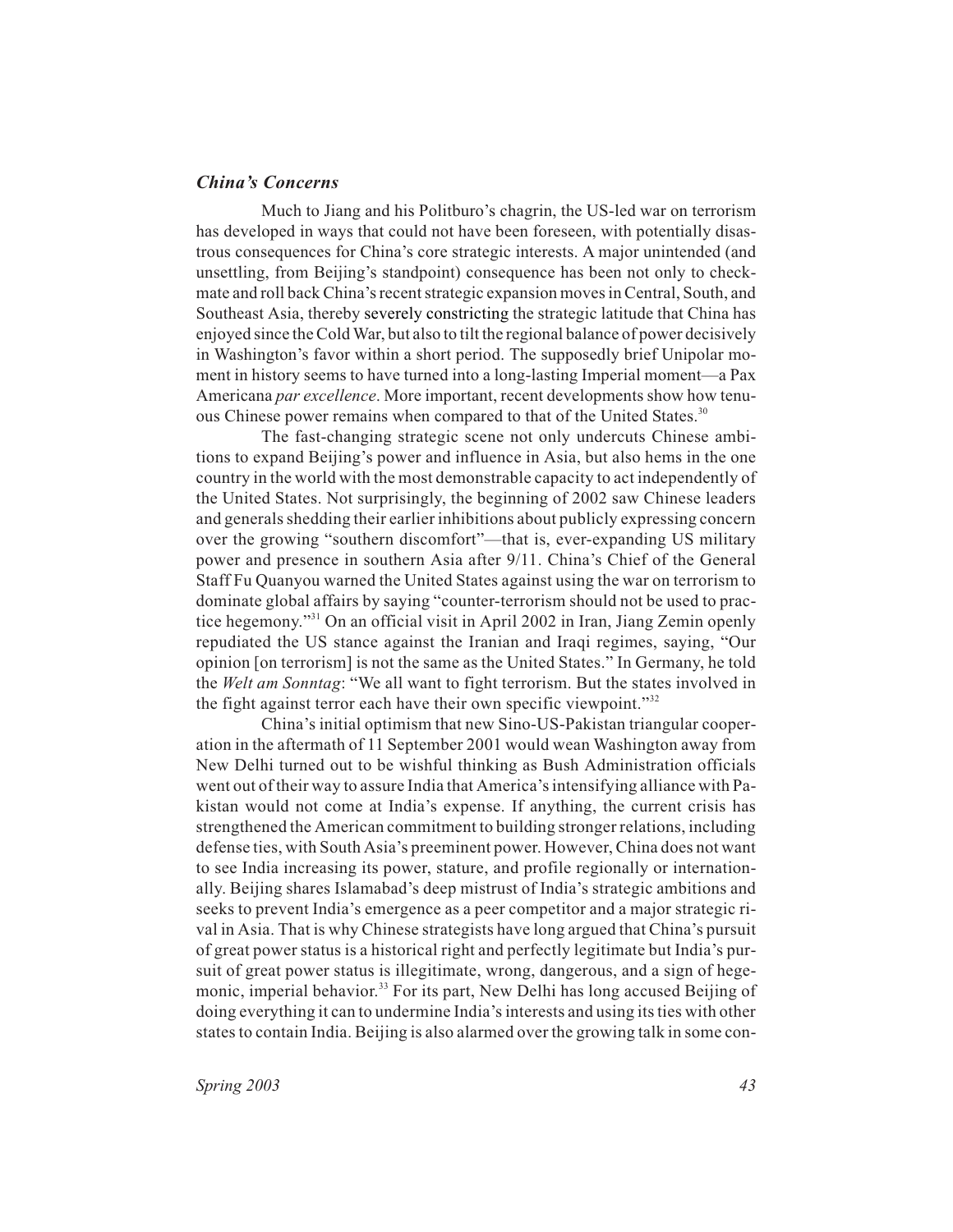*"Many Chinese strategists believe India is using the war on terrorism as a pretext to militarily subdue Pakistan or to destabilize and dismember the country."*

servative policy circles in Washington and New Delhi of India emerging as a counterweight to China on the one hand and the fragile, radical Islamic states of West Asia on the other. $34$ 

Earlier, when President Bush unveiled his missile defense plan, New Delhi responded far more positively than did most US allies. Some Indian strategic thinkers even see in the emerging US-India quasi-alliance an opportunity for "payback" to China. As G. Parthasarthy, former Indian Ambassador to Pakistan and Burma, put it: "Whether it was the Bangladesh conflict of 1971, or in the Clinton-Jiang Declaration in the aftermath of our nuclear tests, China has never hesitated to use its leverage with the Americans to undermine our security."<sup>35</sup> Growing Chinese strategic pressure on the Malacca Straits has already led to maritime collaboration between India and the United States, with their navies jointly patrolling the straits. More significantly, US-India strategic engagement has scaled new heights with the announcement of a series of measures usually reserved for close US allies and friends: joint military exercises in Alaska that would boost India's high-altitude warfare capabilities in the Himalayan glaciers of northern Kashmir where it faces Pakistan and China; sale of military hardware including radars, aircraft engines, and surveillance equipment to India; joint naval exercises and the training of India's special forces; and intelligence sharing as well as the joint naval patrols in the Straits of Malacca. Washington also reportedly gave the green light for Israel to proceed with selling the Phalcon airborne early warning and control system (AWACS) to India—something that was earlier denied to China for fear of enhancing Beijing's air surveillance and early warning capabilities in the Taiwan Strait.

All of these measures send an implicit signal to China of India's growing military prowess.36 In a cover story in the authoritative *Beijing Review*, one of China's noted South Asia specialists expressed concern over the US sale of arms to India which "enables it to become the first country to have close military relations with the world's two big powers—the United States and Russia."37 To make matters worse, in early May 2002 Prime Minister Koizumi of Japan, Beijing's other Asian rival, which sees China representing a clear and future threat to its security, called for a broadening of Japan's security cooperation with India.<sup>38</sup>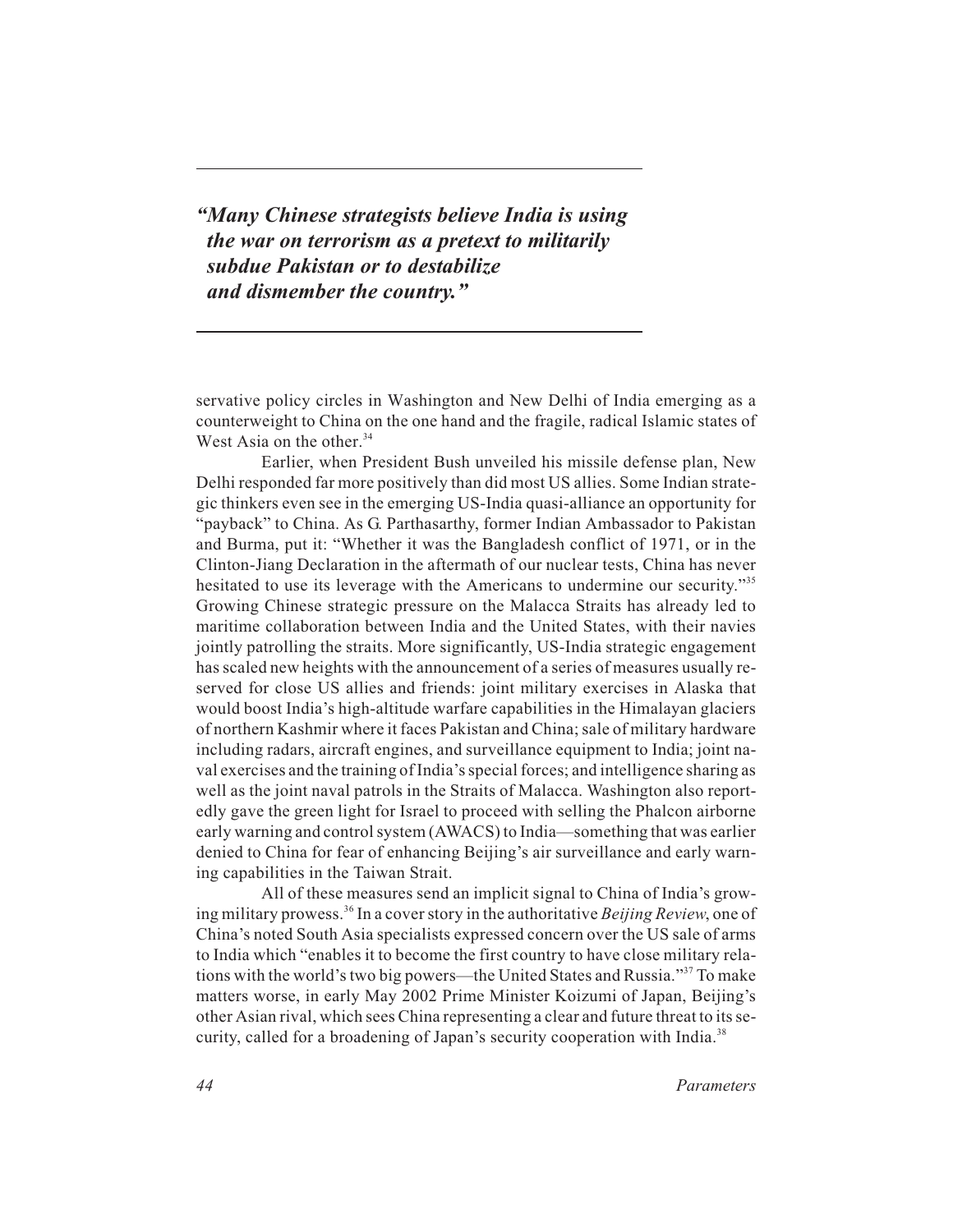Many Chinese strategists believe India is using the war on terrorism as a pretext to militarily subdue Pakistan or to destabilize and dismember the country. Pakistan is the only country that stands up to India and thereby prevents Indian hegemony over the region, thus fulfilling a key objective of China's South Asia policy.39 As South Asia watcher Ehsan Ahrari points out: "India may end up intensifying its own rivalry with China by remaining steadfast in its insistence that Musharraf kowtow to its demands, especially if China calculates that US-India ties are harming its own regional interests. China, though still concerned about the continued activism of Islamist groups in Pakistan and contiguous areas, is not at all willing to see the regional balance of power significantly tilt in favor of India."<sup>40</sup>

Though Beijing welcomes the new US commitment to prop up Beijing's "all-weather friend" after a decade of abandonment and estrangement, most Chinese strategists worry about the destabilizing consequences of a prolonged US military presence in Pakistan and increased influence on the future of Sino-Pakistan ties as well as on Pakistan's domestic stability.<sup>41</sup> The Chinese are also believed to be "highly uncomfortable" with the four US military bases in Pakistan.<sup>42</sup> Of special concern to Beijing is the US presence at Pasni in the Baluchistan region of Pakistan, where China is constructing a deep-water naval port at Gwadar, the inland Makran coastal highway linking it with Karachi, and several oil and gas pipeline projects. Beijing has long been eyeing its construction of the naval base at Gwadar, at the mouth of the Strait of Hormuz in the Persian Gulf, as a bulwark against the US presence and India's growing naval power.<sup>43</sup> Furthermore, the US military presence in Pakistan could sharpen the divide within the Pakistani military into pro-West and pro-Beijing factions, with China supporting the latter to regain ground lost since  $9/11$ .<sup>44</sup> The pro-Beijing lobby within the Pakistani military is reportedly getting restive and waiting to strike if and when General Musharraf falters. The pro-China faction within the Pakistani military could also join hands with the pro-Islamic fundamentalist faction opposing the US military presence on Pakistan's soil. Alternatively, it could throw its support behind those nationalist elements that find Pakistan's loss of its "strategic depth" in Afghanistan for elusive diplomatic gains very hard to digest. The US arms sales to India and joint US-Indian military exercises may further sour China's and Pakistan's willingness to assist Washington in its war on terrorism.

## *War Scenarios*

It is said that each conflict simply prepares the ground for the next one or every war contains the seeds of another. The Afghan War of the 1980s against the Soviet occupation culminated in the war on terrorism in 2001. Whether the war on terrorism will lead to another war or a clash of civilizations or a nuclear jihad in South Asia, only time will tell. Pakistan is, in the words of former Italian Foreign Minister Gianni De Michelis, "the fuse of the world."<sup>45</sup> The provinces close to the Afghan border and home to the US military bases are now controlled by Islamic parties that created the Taliban and are openly sympathetic to the aims and ideals of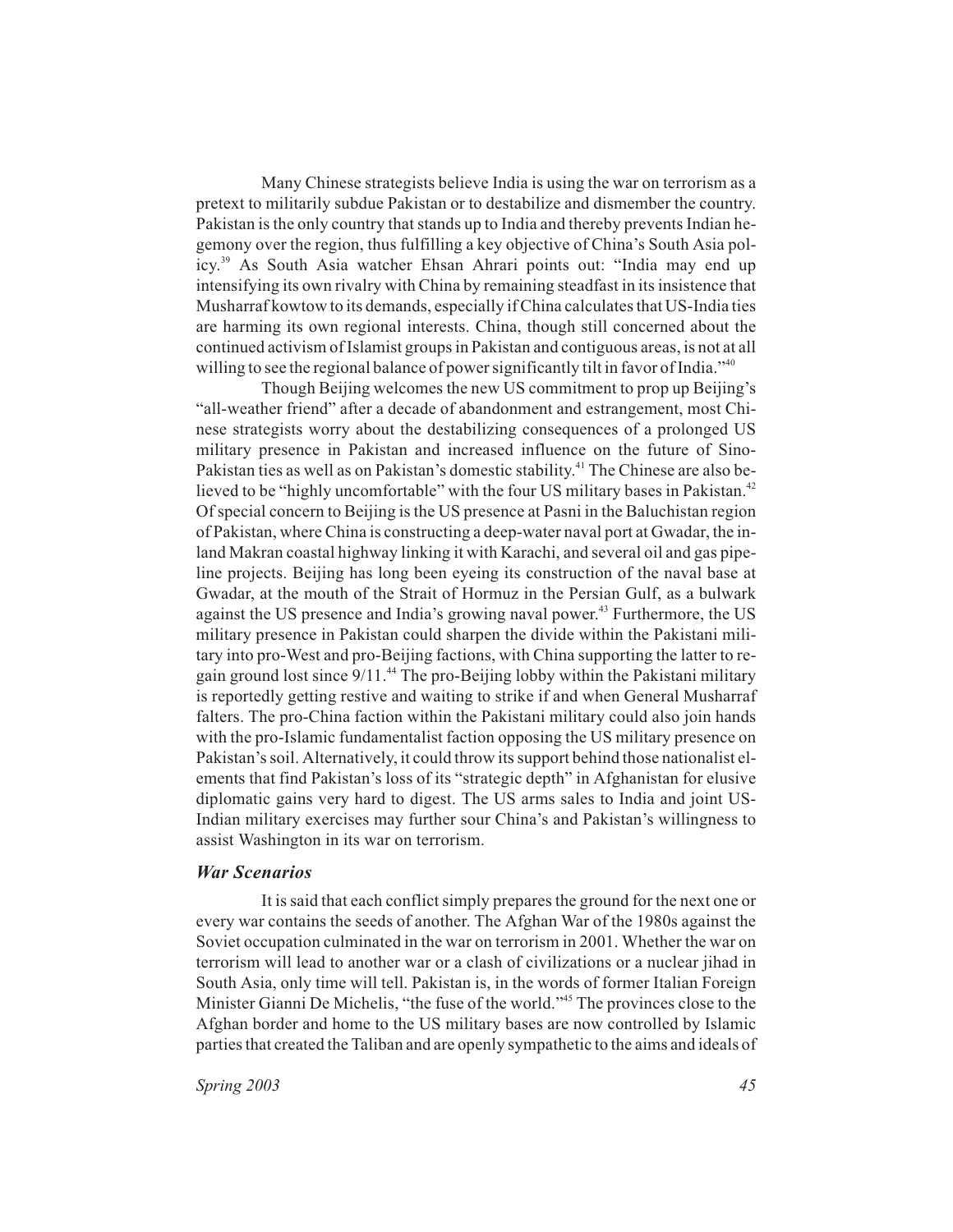*"The South Asian military balance of power is neither pro-India nor pro-Pakistan, it has always been pro-China."*

al Qaeda. The rising anti-American sentiment in Pakistan as demonstrated in the recent elections has made the country increasingly unstable. Violence levels in Indian Kashmir also continue to rise. Many observers believe that Washington may have to rethink its strategy vis-à-vis Islamabad if the war on terrorism is to be won decisively.46 The complete dismantling of the al Qaeda terrorist infrastructure in Pakistan seems unlikely because of the apprehension within the Pakistani military that doing so would devalue Pakistan's importance in the US security strategy and once again make the United States turn its back on the country and make the country vulnerable to Western pressure and sanctions. It would also deprive Pakistan of invaluable Western aid and leverage vis-à-vis Washington and New Delhi.<sup>47</sup>

One Chinese national security analyst argues that "what worries China more is the possibility that it could be drawn into a conflict, not between Pakistan and India per se, but between Pakistan and the United States, with the latter using India as a surrogate."48 With the top al Qaeda and Taliban leadership fleeing into Pakistan's Wild West and Pakistani-held Kashmir, Beijing knows full well that Pakistan is no longer the "frontline state" in the war on terrorism that it once was; it is, in fact, the battlefield in the war on terror.<sup>49</sup> Should the India-Pakistani conflict escalate into a nuclear one, neither the geopolitical nor the radioactive fallout will remain limited to South Asia. Indeed, the most worrisome scenario would be one where Pakistan is losing a conventional conflict and uses tactical nuclear weapons in a desperate effort to win or to salvage a face-saving defeat that would allow the regime to survive. (The risk-taking nature of the Pakistani military leadership suggests that such a scenario cannot be completely ruled out.) Should India respond by launching strategic nuclear strikes resulting in the complete destruction of the Pakistani state, China would find it difficult to sit idly by.

The next India-Pakistan war also could bring the United States and Pakistan on a collision course, with or without India acting as a US partner. Such a development would obviously present China with difficult choices. Open support for its closest ally would jeopardize China's relations with the United States and India. But nonintervention on Pakistan's behalf could encourage India to solve "the Pakistan problem" once and for all, with or without a nuclear exchange, and thereby tilt the regional balance of power decisively in its favor. As Zhang Xiaodong put it: "There is the real possibility that a new Indian-Pakistani war will take place in the future. This war would be disastrous, as it would change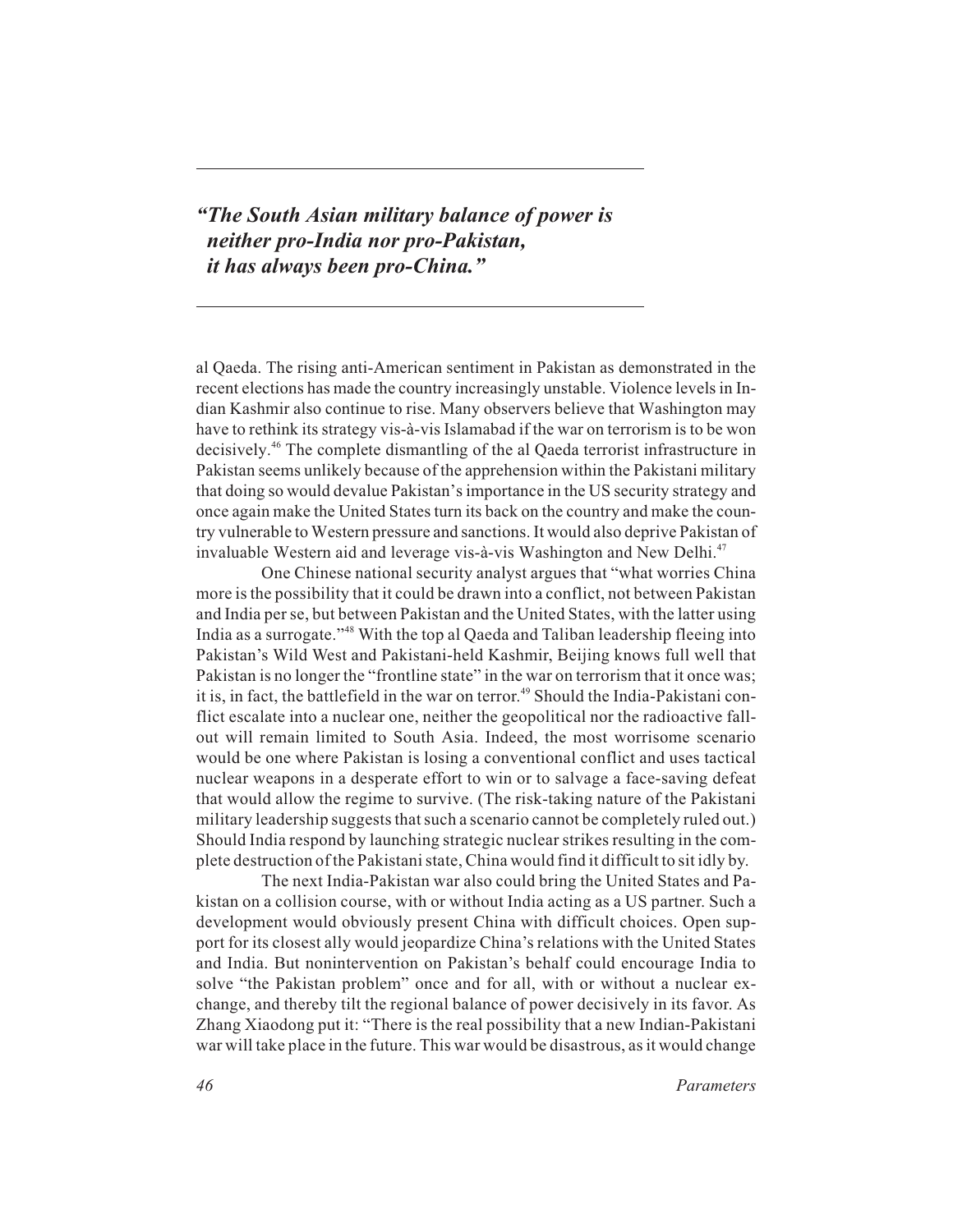the whole political balance in Central and South Asia," which is currently tilted in China's favor.<sup>50</sup> Unrestrained Indian power could eventually threaten China's security along its soft underbelly—Tibet and Xinjiang.

Should post-Musharraf Pakistan disintegrate or be taken over by Islamic extremists, a new level of instability would rock the region and increase tensions among Pakistan, India, and China. Another dreadful scenario is one in which Chinese-made Pakistani nuclear weapons fall into the hands of the United States, Israel, or even India in the event of a civil war should al Qaeda or the Taliban declare jihad against Pakistan—the weakest ally in the US-led anti-terrorism coalition.<sup>51</sup> India would be tempted to militarily intervene in Pakistan if Islamists gain control over the nuclear weapons of its neighbor, either through a coup or civil war.<sup>52</sup> Such a scenario could reveal information regarding China's own nuclear program and the extent of help provided by Beijing to Islamabad. The scenario of Pakistan in splinters, with one piece becoming a radical Muslim state in possession of nuclear weapons, can no longer be simply rejected as an alarmist fantasy.

#### *Difficult Choices*

These scenarios put Beijing on the horns of a dilemma. Some Chinese strategists see in the current South Asian crisis an opportunity to recover lost ground and thwart India's ambitions to challenge China's future economic and military primacy in Asia. Should another war between India and Pakistan break out, New Delhi's high hopes of an India-US alliance to counter China may never materialize, a welcome development from China's perspective. Some hawks in the PLA see China even benefiting from an India-Pakistani nuclear war. Hideaki Kase, a former special advisor to Japanese Premiers Takeo Fukuda and Yasuhiro Nakasone, believes that "China wants an Indo-Pakistan war, possibly a nuclear conflict, to weaken India."53 At the time of the 1999 Kargil War, one Chinese military official had reportedly told a Western diplomat that "should India and Pakistan destroy themselves in a nuclear war, there would be peace along China's southwestern frontiers for at least three decades, and Beijing needs 20 to 30 years to consolidate its hold over restive Tibet and Xinjiang provinces."54 However, this remains a minority viewpoint, as a nuclear war would have worldwide repercussions in terms of global economic depression, humanitarian crises, WMD proliferation, and China's developmental priorities.

Most Chinese analysts and policymakers believe that Beijing should have absolutely minimum involvement in a situation where there can be no clear winners. Some argue that Beijing should seize the opportunity to coordinate its South Asia policy with Washington as it is in the interests of both countries to avert the world's first nuclear exchange and to use India-Pakistan tensions to strengthen Sino-US ties.

While the Pakistanis are confident that if war comes with India, China will throw its weight behind Pakistan, diplomatically as well as militarily,<sup>55</sup> the Indians remain adamant that the Chinese would not do so for fear of India playing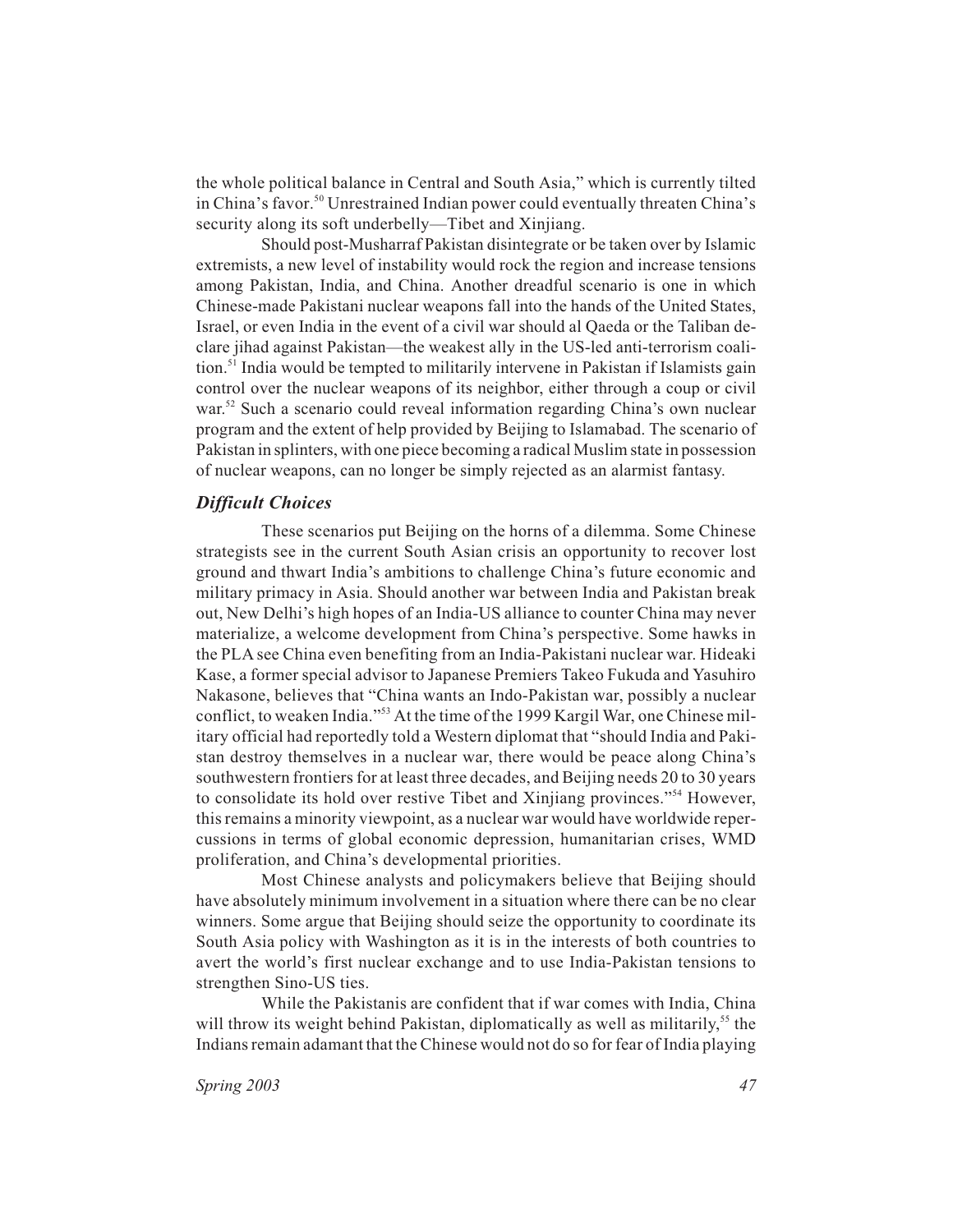"the Taiwan and Tibet cards."56 Interestingly, on 31 May 2002, the day Pakistan's new UN Ambassador, Munir Akram, issued an explicit nuclear warning to India, a Chinese Foreign Ministry spokesman denied a *Times of India* report that Chinese President Jiang Zemin had assured a US congressional delegation that China would not favor Pakistan in the existing tensions, and claimed that the report was "not based on facts."<sup>57</sup> A Chinese South Asia analyst at Fudan University in Shanghai, Shen Dingli, told *The Wall Street Journal*: "China needs to send a message: For my own security I will intervene."58 Though Beijing may not overtly intervene in a limited war, China's geopolitical imperative requires it to come to Pakistan's defense if the latter's existence as a nation-state is threatened by India. Clearly, there is a great deal more to the Chinese role in South Asia than meets the eye.

In the final analysis, Beijing's response to the next India-Pakistan war will be shaped by its desire to protect Chinese national interests, no matter what the cost. Geostrategic concerns require China to covertly side with Pakistan, while publicly calling for restraint by both sides and appearing to be even-handed. In the triangular power balance game, the South Asian military balance of power is neither pro-India nor pro-Pakistan, it has always been pro-China. And Beijing will take all means possible, including war, to ensure that the regional power balance does not tilt in India's favor. Even in the absence of a war, Pakistan hopes to continue to reap significant military and economic payoffs not only from the intensifying Sino-Indian geopolitical rivalry in southern Asia but also from what many believe is the coming showdown between China and the United States, which will further increase the significance of China's strategic ties with Pakistan.<sup>59</sup> In the meantime, a major consolation for Beijing is that a stronger Pakistan aided by the United States, Western Europe, Japan, and international financial institutions would be better able to balance and contain rival India.

#### **NOTES**

1. On 6 June 2002, General Musharraf promised to US Assistant Secretary of State Richard Armitage that he would "permanently end" Pakistan's support of "terrorist activity in Kashmir." It now seems that the promise was nothing more than a temporary tactical retreat that would eventually be overridden by Pakistan's compelling strategic imperative of "bleeding India by a thousand cuts" through a low-intensity conflict. See J. Hoagland, "Misreading Musharraf," *The Washington Post*, 23 May 2002, p. 33.

2. In a recent interview with the British Broadcasting Corporation's *Hardtalk* program, India's National Security Adviser Brajesh Mishra warned that "if something big were to happen" India would not hesitate to hit back. See "Pak's Done Absolutely Nothing, US Promised More: Mishra Hardtalk," *Indian Express*, 28 November 2002, p. 1; C. W. Dugger, "India-Pakistani Tensions Subside, but Nuclear Fear is Far From Over," *The New York Times*, 20 June 2002, p.1.

3. D. W. Jones, "India Hits West on Terror Tactics," *Washington Times*, 14 November 2002, p. 1; S. Ramachandran, "India: US Credibility on the Line," *Asia Times Online*, 27 July 2002, http://www.atimes.com/ atimes/archive/7\_27\_2002.html.

4. For details, see J. Mohan Malik, "South Asia in China's Foreign Relations," *Pacifica Review*, 13 (February 2001), 73-90; and R. Datta, "Beijing Mind Behind Pak Terrorism," *Indian Defence Review*, 17 (April-June 2002).

5. Ren Xu, Qian Feng, Fang Hua, "Mei Ri dou la long Indu: Genben mudi shi ezhi Zhongguo" ("America and Japan Rope in India: Their Basic Objective is to Contain China"), *Renmin Ribao* (People's Daily), 30 April 2001, p. 4; and J. Mohan Malik, "China Edgy over Clinton's India Visit," *Pioneer*, 2 March 2000, p. 8.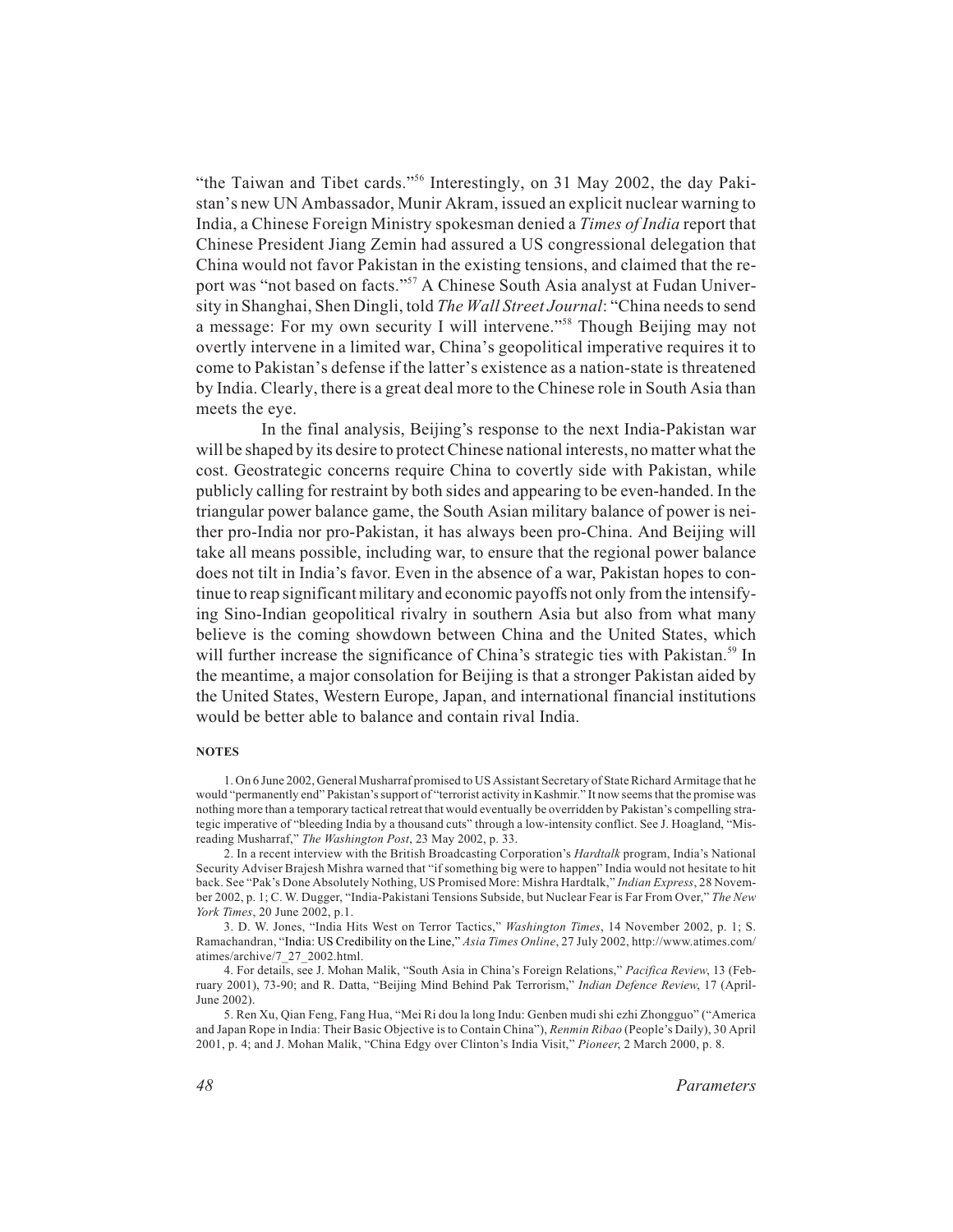6. J. Mann, "The Asian Challenge: The Unanticipated Consequences of the War in India, Pakistan, China, and Japan," *American Prospect*, 19 November 2001, p. 22.

7. Wang Baofu, "No Winner in Indian-Pakistani Conflicts," *Beijing Review*, 28 February 2002, p. 13.

8. See Press Trust of India (PTI), "China Using Pak against India, Says Farooq," *Indian Express*, 27 May 2002, p. 1; A. Mukarji, "ISI's Main Source of Funds is Now China," *Hindustan Times*, 22 February 2001, p. 1.

9. "China Warns US against Using Terrorism Fight to Expand Influence," Agence France-Presse, 16 January 2002.

10. "Russia Pushing for SMS-12 ABM with India," *Newsinsight.com*, 30 November 2002, http:// www.intelligenceonline.net/allintelligencefull.asp?recno=1551&id=2274262012252; "China Must Stop Missile Supplies to Pakistan: US," Reuters, 30 November 2001; J. Leahy, "US Warns China over Weapons of Mass Destruction," *Financial Times* (London), 22 January 2002, p. 6; J. Vandehei, "Bush to Press China on Sales of Gear for Weapons of Mass Destruction," *The Wall Street Journal*, 21 February 2002, p. 1; B. Chellaney, "China Frets over Indo-U.S. Ties," *Washington Times*, 2 February 2002, p. 1; and W. R. Hawkins, "Challenging Chessboard of Asia," *Washington Times*, 8 February 2002, p. 21.

11. "Pakistan Seeks China's Support in the India-Pakistan Conflict," *Kanwa News*, 10 January 2002, http://www.kanwa.com/free/2002/01/e0114b.htm.

12. Wang, "No Winner in Indian-Pakistani Conflicts," p. 13.

13. Indian Foreign Minister Jaswant Singh was quoted in R. Bedi, "The Chinese Connection," *Jane's Intelligence Review*, February 2002, p. 7.

14. A. Joseph, "China Critical of US Diplomatic Moves in South Asia," *Hindustan Times*, 4 June 2002, p. 1.

15. For its part, the Indian government was critical of the United States and other major powers for not taking a tough stand on Pakistan's missile tests which amounted to "nuclear blackmail by a terrorism-sponsoring state."

16. Joseph, "China Critical of US Diplomatic Moves in South Asia."

17. "Vajpayee: Keep Your Promise," *The Washington Post*, 23 June 2002, p. B1.

18. "Musharraf Briefs Jiang on Stand-Off," *News International*, 3 August 2002; and PTI, **"**Pak Offers China Monitoring Facilities on Makrana Coast," *Hindustan Times*, 29 June 2002, p. 1.

19. Cited in PTI, "US Says China Provided Pakistan with Missile-Related Tech," *Hindustan Times*, 8 June 2002, p. 1.

20. Economist Intelligence Unit, "Pakistan: Political Stability Risk," *EIU RiskWire*, 12 June 2002; J. Mohan Malik, "China and the Nuclear Non-Proliferation Regime," *Contemporary Southeast Asia*, 22 (December 2000), 445-78.

21. "India Unimpressed by Missile Antics," *Times of India*, 28 May 2002, p. 1.

22. R. Devraj, "China Behind Pakistan's Missile Tests, Says India," *Pakistan Today*, 11 October 2002, p. 1.

23. R. Devraj, "North Korea: China also to Blame, Reminds India," *Asia Times Online*, 23 October 2002, http://www.atimes.com/atimes/South\_Asia/DJ23Df03.html.

24. See cover story on Pakistan's tactical nukes by N. A. Gokhale, "Small Is Scary," *Outlook*, 10 June 2002; and A. Faruqui, "The U.S. Role in South Asia," *Far Eastern Economic Review*, 27 June 2002, p. 24.

25. On Chinese TNWs, see C. D. Ferguson, E. S. Medeiros, and P. C. Saunders, "Chinese Tactical Nuclear Weapons," in "Tactical Nuclear Weapons," ed. A. Miller, unpublished manuscript, pp. 9-10.

26. PTI, "Army Ready to Face N-Strike," *Hindustan Times*, 26 June 2002, p. 1.

27. N. K. Pant, "Is China Wanting to Have an Indo-Pak War?" *Free Press Journal*, 28 August 2002; William Triplett II, "Gen. Xiong Pays a Visit to Pakistan," *Washington Times*, 19 March 2002, p. 17. Intelligence reports claimed that about 20 to 30 Pakistani nuclear and missile engineers were sent to China in late February 2002.

28. "We Can't Tolerate Pak's N-Strategy: UK," Agence France-Presse, 6 June 2002; A. Faruqui, "China Card Could Yet Trump Musharraf," *Asia Times Online*, 8 June 2002; A. De Borchgrave, "Geopolitical Schizophrenia," *Washington Times*, 6 June 2002.

29. Knowing full well that Washington, with all its powers of persuasion and coercion, could not stop Islamabad from going nuclear and ballistic in 1998, some influential strategic analysts in New Delhi continue to argue that the United States has the power to seize, control, neutralize, or destroy the Pakistani nuclear arsenal. For India's faith in the United States' taking out Pakistani nukes, see P. Hoodbhoy, "Nuclear Gamblers," *Bulletin of the Atomic Scientists*, September/October 2002, pp. 26-27.

30. "China Feels Encircled," *Economist*, 8-14 June 2002.

31. "China Warns US against Using Terrorism Fight to Expand Influence," Agence France-Presse, 16 January 2002.

32. J. Chan, "Chinese Leaders Seek Allies against US Encirclement," *World Socialist Web Site*, 17 May 2002, http://www.wsws.org/articles/2002/may2002/chin-m17.shtml.

33. The Chinese certainly do not want to see India playing a role beyond South Asia. See Chen Tieyuan, "People Are Concerned over India's 'Dream of Becoming a Great Power,'" *Zhongguo Qingnian Bao*, 8 May 2001, trans. in FBIS-CHI, 8 May 2001; Shao Zhiyong, "India's Big Power Dream," *Beijing Review*, 12 April 2001, p. 10; and Malik, "South Asia in China's Foreign Relations."